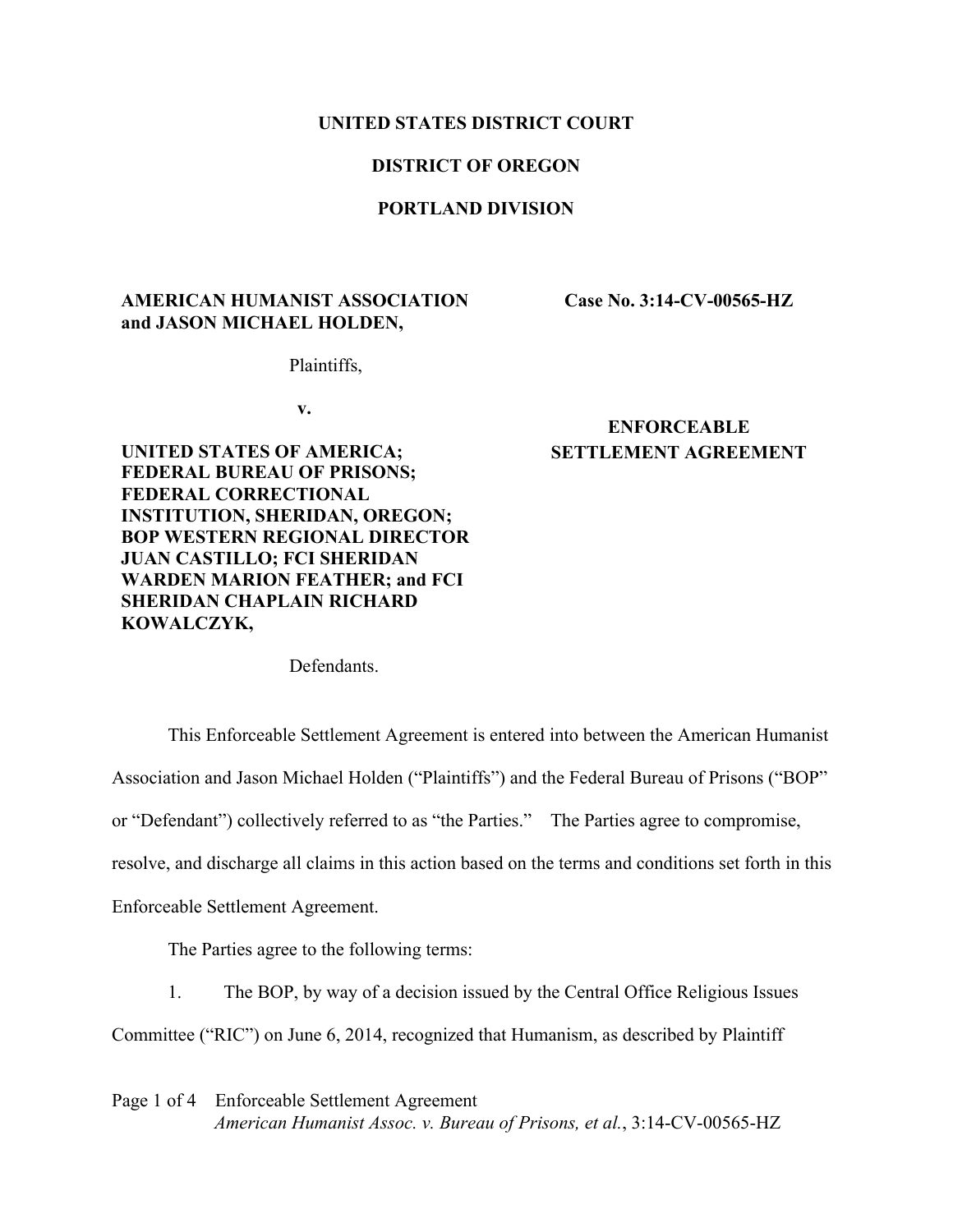Holden in his New or Unfamiliar Religious Components Questionnaire, dated October 5, 2012, is religious in nature. The BOP agrees not to rescind this decision.

2. Plaintiff Holden will be permitted to continue in a Humanist study group for the duration of his sentence, or until there are fewer than two persons interested in such a group at the facility where he is incarcerated, subject to security, safety, and disciplinary regulations and policy. FCI Sheridan will continue to authorize the observance of Darwin Day annually by Humanist inmates, subject to applicable federal regulations and normal security and safety considerations of the institution.

3. The Parties agree that the BOP will consider requests for religious accommodations made by Humanist inmates pursuant to the same regulations and guidelines used to accommodate all other groups that BOP has recognized as religious in nature. The Parties acknowledge that all requests for religious accommodations are subject to, and governed by, federal regulations 28 C.F.R. § 548.10-548.20 and BOP Program Statement 5360.09, Religious Beliefs and Practices (or the successors), including, but not limited to, requests for: time and space for religious activities, pastoral or celebrant visits, community involvement, observance of holy days and access to religious literature and study materials. All religious accommodations are subject to the normal security and safety considerations of the institution.

4. The BOP shall add a section on "Humanism" to the BOP's Manual on Inmate Beliefs and Practices. BOP shall be allowed a reasonable amount of time, but no later than one-year past the date of this settlement agreement, to accomplish this task. The American Humanist Association may submit a summary on Humanism no later than September 1, 2015, for consideration by BOP to include in the new section of the manual.

Page 2 of 4 Enforceable Settlement Agreement *American Humanist Assoc. v. Bureau of Prisons, et al.*, 3:14-CV-00565-HZ 5. The BOP shall create a new "Humanist" religious umbrella group in SENTRY.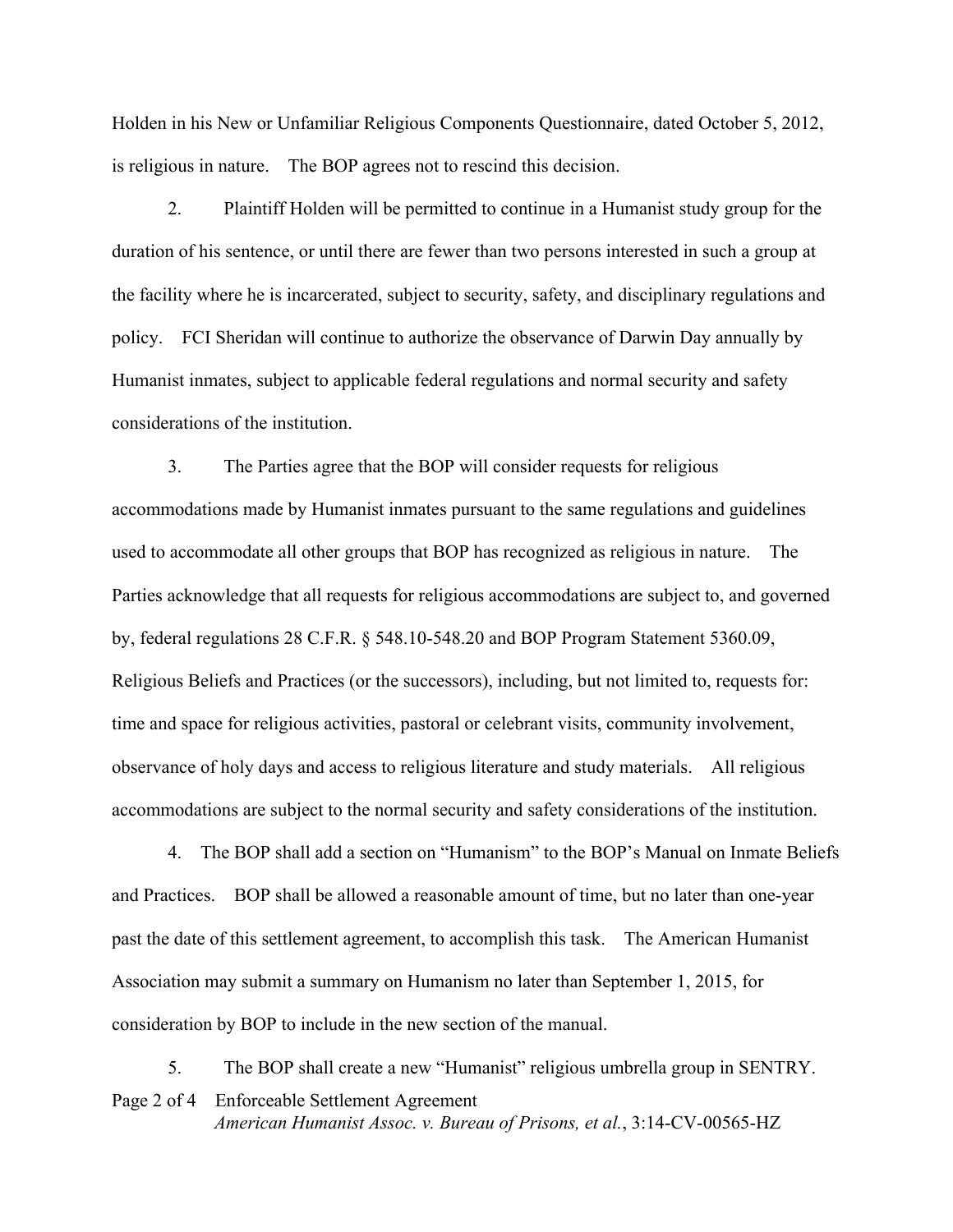6. The BOP shall add Humanism to the Religious Services Annual Report.

7. A copy of the Enforceable Settlement Agreement shall be distributed to all BOP Regional Religious Services Departments (with paragraphs 8 and 9 redacted).

8. Defendant agrees to pay Plaintiffs the agreed sum of \$ 98,300 (hereafter "agreed sum") in attorneys' fees and costs. Plaintiffs agree that payment by Defendant of the agreed sum will constitute full and final settlement of all claims, attorney fees, expenses, and costs arising from this action. This settlement includes every claim specifically arising from the acts or omissions alleged in the Complaint.

9. Payment of the agreed sum will be made via electronic transfer or by check from the BOP, made payable to the payee information provided by Plaintiffs' counsel, Monica Miller.

10. After the Enforceable Settlement Agreement has been signed by all Parties, Plaintiffs will take the necessary steps to have the action and all claims against all named Defendants, including Defendants Castillo, Feather and Kowalczyk, dismissed with prejudice.

11. This Enforceable Settlement Agreement is not, and shall not be construed as, an admission of liability, fault, or unlawful conduct by Defendants.

Page 3 of 4 Enforceable Settlement Agreement *American Humanist Assoc. v. Bureau of Prisons, et al.*, 3:14-CV-00565-HZ 12. The United States District Court of Oregon Magistrate Judge John V. Acosta will retain jurisdiction over the Enforceable Settlement Agreement up until May 1, 2017. In the event Judge Acosta is unavailable, the Parties agree to any alternate District of Oregon magistrate or other judge appointed by the Court to oversee the enforcement of the settlement. The Parties agree to confer regarding any enforceability dispute that arises, prior to requesting formal enforcement of the settlement in an effort to resolve such dispute. Only the Parties shall have standing to enforce the terms of the Settlement Agreement. This Enforceable Settlement Agreement shall not be construed as consenting to this Court's jurisdiction to review disputes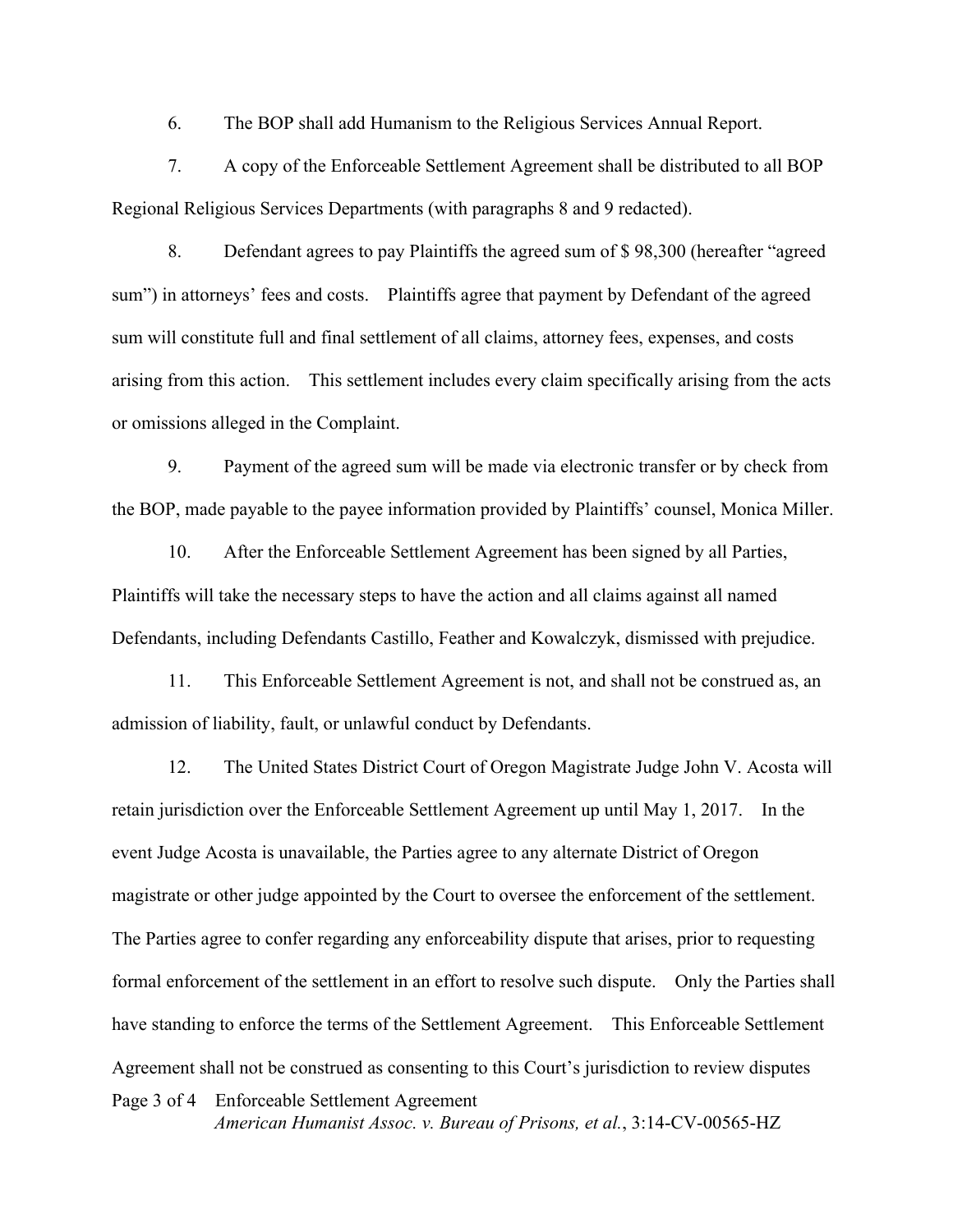over specific individualized religious accommodations requested by other Humanist BOP inmates, or over disputes concerning new or additional accommodations requested by Plaintiff Holden.

13. If a dispute arises under this Enforceable Settlement Agreement, the Magistrate Judge shall award attorney's fees and costs to the prevailing party.

14. There are no other representations or promises made by either party other than those set forth in this Enforceable Settlement Agreement.

15. If this Enforceable Settlement Agreement is executed in counterparts, they shall be deemed to be one document.

STIPULATED TO by:

DATED: **7/13/2015** 

DATED:

DATED:

BILLY J. WILLIAMS Acting United States Attorney

**k.** 

NATALIE K. WIGHT, Assistant United States Attorney Attorney for Defendants

 $10 - 10$ 

TROY A ØORRETT Federal Bureau of Prisons, Senior Attorney

MONICAL. MILLER Attorney for Plaintiffs American Humanist Association 1777 T. Street, N.W. Washington, D.C. 20009

DATED:

BENJAMIN HAILE, ESQ. Portland Law Collective 1130 S.W. Morrison Street, Suite 407 Portland, Oregon 97205

DATED:

JASON MICHAEL HOLDEN, Plaintiff

Page 4 of 4 Enforceable Settlement Agreement

*American Humanist Assoc.* v. *Bureau of Prisons, et al.,* 3: 14-CV -00565-HZ